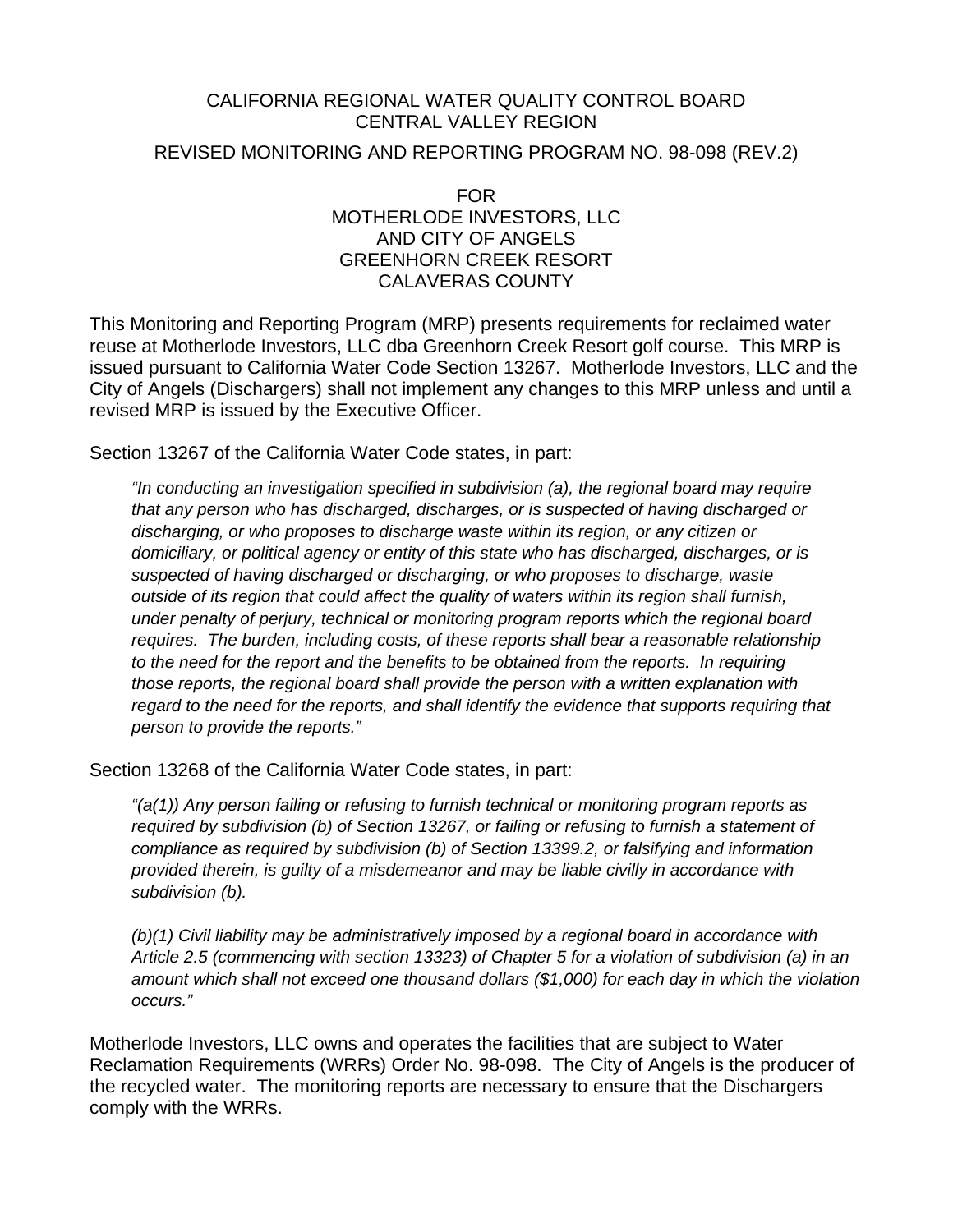All samples shall be representative of the volume and nature of the discharge or matrix of material sampled. The time, date, and location of each sample shall be recorded on the sample chain of custody form.

Field test instruments (such as those used to test dissolved oxygen, pH, and electrical conductivity) may be used provided that:

- 1. The user is trained in proper use and maintenance of the instruments;
- 2. The instruments are field calibrated prior to monitoring events at the frequency recommended by the manufacturer;
- 3. Instruments are serviced and/or calibrated by the manufacturer at the recommended frequency; and
- 4. Field calibration reports are submitted as described in the "Reporting" section of this MRP.

## **RECLAIMED WATER STORAGE POND MONITORING**

For each pond storing reclaimed water at the golf course, monitoring shall include, at a minimum, the following:

| Constituent                   | <b>Units</b> | <b>Type of Sample</b> | Sampling<br><b>Frequency</b> | Reporting<br><b>Frequency</b> |
|-------------------------------|--------------|-----------------------|------------------------------|-------------------------------|
| Dissolved Oxygen <sup>1</sup> | mq/L         | Grab                  | Weekly                       | Monthly                       |
| pH                            | pH units     | Grab                  | Weekly                       | Monthly                       |
| Freeboard                     | $0.1$ feet   | Observation           | Weekly                       | Monthly                       |
| Berm Seepage <sup>2</sup>     | ΝA           | Observation           | Weekly                       | Monthly                       |
| Odors                         | $-$          | Observation           | Weekly                       | Monthly                       |

 $1$  Samples shall be collected at a depth of one foot from each pond in use, opposite the inlet. Samples shall be collected between 0700 and 0900 hours.

 $2$  Pond berm shall be observed for signs of seepage or surfacing water along the exterior toe of the berm. If surfacing water is found, then a sample shall be collected and tested for pH and total dissolved solids.

# **WATER RECLAMATION AREA (GOLF COURSE) MONITORING**

Monitoring of the water reclamation areas (golf course) shall be conducted daily and the results shall be included in the monthly monitoring report. Evidence of erosion, saturation, irrigation runoff, or the presence of nuisance conditions shall be noted in the report. Storage pond monitoring results shall be used to calculate loading rates at the application areas. Monitoring of the water reclamation areas shall include the following:

| Constituent                                       | <u>Units</u>  | Type of<br>Sample | Sampling<br>Frequency | Reporting<br>Frequency |
|---------------------------------------------------|---------------|-------------------|-----------------------|------------------------|
| <b>Reclaimed Water Flow</b>                       |               |                   |                       |                        |
| <b>To Golf Course Storage</b>                     | mgd           | Continuous        | Daily                 | Monthly                |
| From Storage to Each Irrigation Area <sup>1</sup> | mgd           | Continuous        | Daily                 | Monthly                |
| Rainfall <sup>2</sup>                             | <b>Inches</b> | Observation       | Daily                 | Monthly                |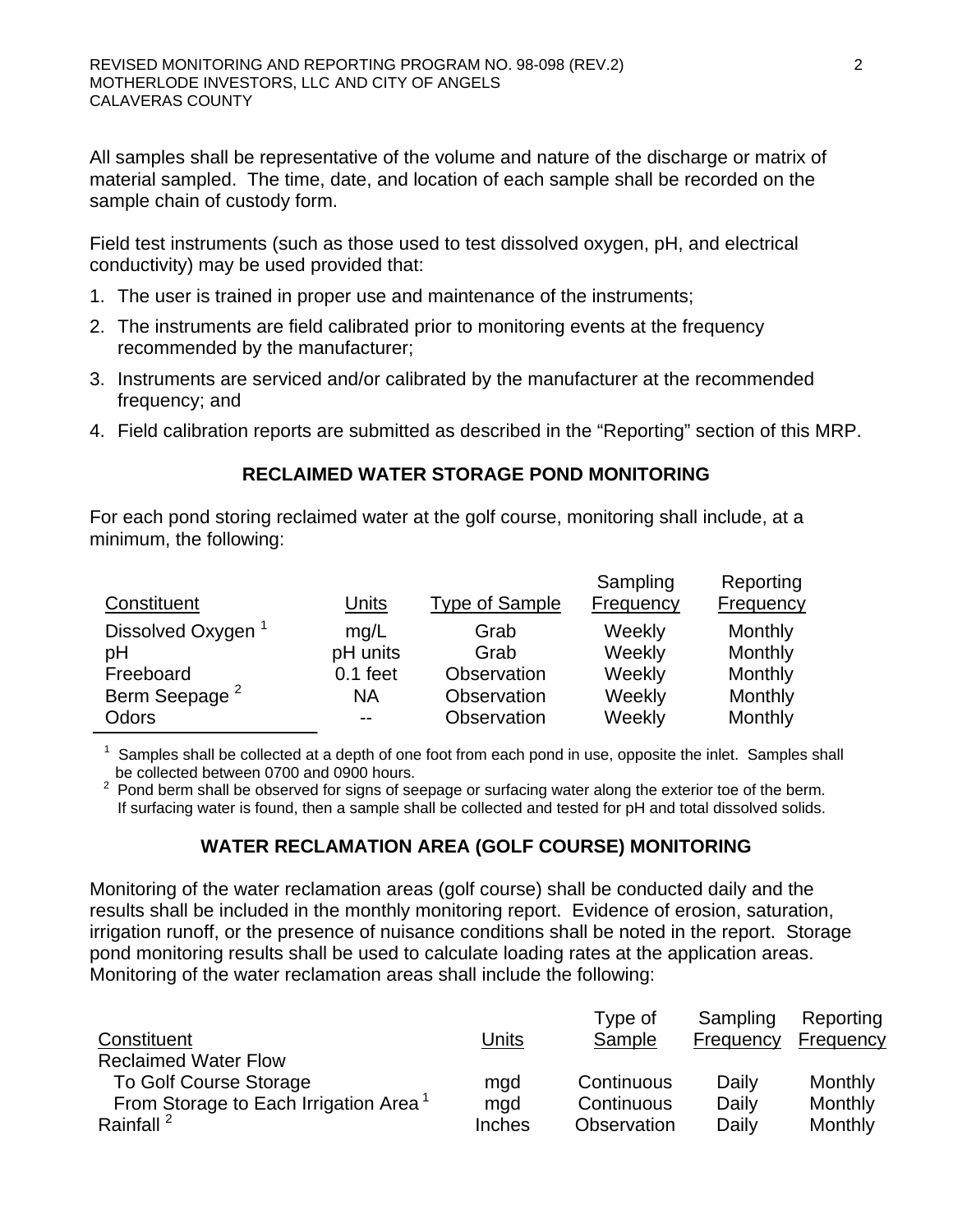|                                     |              | Type of    | Sampling  | Reporting |
|-------------------------------------|--------------|------------|-----------|-----------|
| Constituent                         | Units        | Sample     | Frequency | Frequency |
| Water Application Rate <sup>3</sup> | gal/acre/day | Calculated | Daily     | Monthly   |
| Total Nitrogen Loading Rate 3, 4, 5 | lbs/ac/month | Calculated | Monthly   | Monthly   |
| TDS Loading Rate $3, 4, 5$          | lbs/ac/month | Calculated | Monthly   | Monthly   |

TDS denotes Total Dissolved Solids.

 $1$  Flow measurement shall be provided for effluent being supplied to the golf course.

 $2$  Rainfall data to be collected from the weather station that is nearest to the disposal fields. Alternatively, a rain gauge may be installed at the site.

<sup>3</sup> For each reclamation area.

<sup>4</sup> Indicate the TDS and total nitrogen concentrations.

 $5$  Only during the months when the reclaimed water is applied to the golf course.

At least **once per week** the water reclamation areas shall be inspected during or immediately following an irrigation event to identify any equipment malfunction or other circumstances that might allow irrigation runoff to leave the irrigation areas and/or create ponding conditions that violate the Water Reclamation Requirements. A daily log of each inspection shall be kept at the facility and be submitted with the monthly monitoring reports. Photocopies of entries into an operator's field log are acceptable. If irrigation of reclaimed water is not conducted, then the monthly monitoring reports shall state so.

## **GROUNDWATER MONITORING**

This groundwater sampling and analysis program applies to all groundwater monitoring wells installed at Greenhorn Creek golf course. Prior to sampling, depth to groundwater shall be measured to the nearest 0.01 feet. Water table elevations shall be calculated and used to determine groundwater gradient and flow direction. Samples shall be collected and analyzed using approved EPA methods or other methods approved by the Central Valley Water Board. Semi-annual groundwater monitoring shall occur in January and July. Groundwater monitoring shall include, at a minimum, the following:

|                                       |            | Type of     | Sampling and               |
|---------------------------------------|------------|-------------|----------------------------|
| Constituent                           | Units      | Sample      | <b>Reporting Frequency</b> |
| Groundwater Elevation <sup>1</sup>    | 0.01 Feet  | Measurement | Semi-annually              |
| Depth to Groundwater                  | 0.01 Feet  | Calculated  | Semi-annually              |
| <b>Gradient Magnitude</b>             | Feet/Feet  | Calculated  | Semi-annually              |
| <b>Gradient Direction</b>             | Degrees    | Calculated  | Semi-annually              |
| Total Coliform Organisms <sup>2</sup> | MPN/100 mL | Grab        | Semi-annually              |
| рH                                    | S.U.       | Grab        | Semi-annually              |
| <b>Electrical Conductivity</b>        | mg/L       | Grab        | Semi-annually              |
| <b>Total Dissolved Solids</b>         | mg/L       | Grab        | Semi-annually              |
| Nitrate as Nitrogen                   | mg/L       | Grab        | Semi-annually              |
| Standard Minerals <sup>3</sup>        | mg/L       | Grab        | Annually                   |

 $1$  Groundwater elevation shall be based on depth-to-water using a surveyed measuring point elevation on the well and a surveyed reference elevation.

 $2$  Using a minimum of 15 tubes or three dilutions.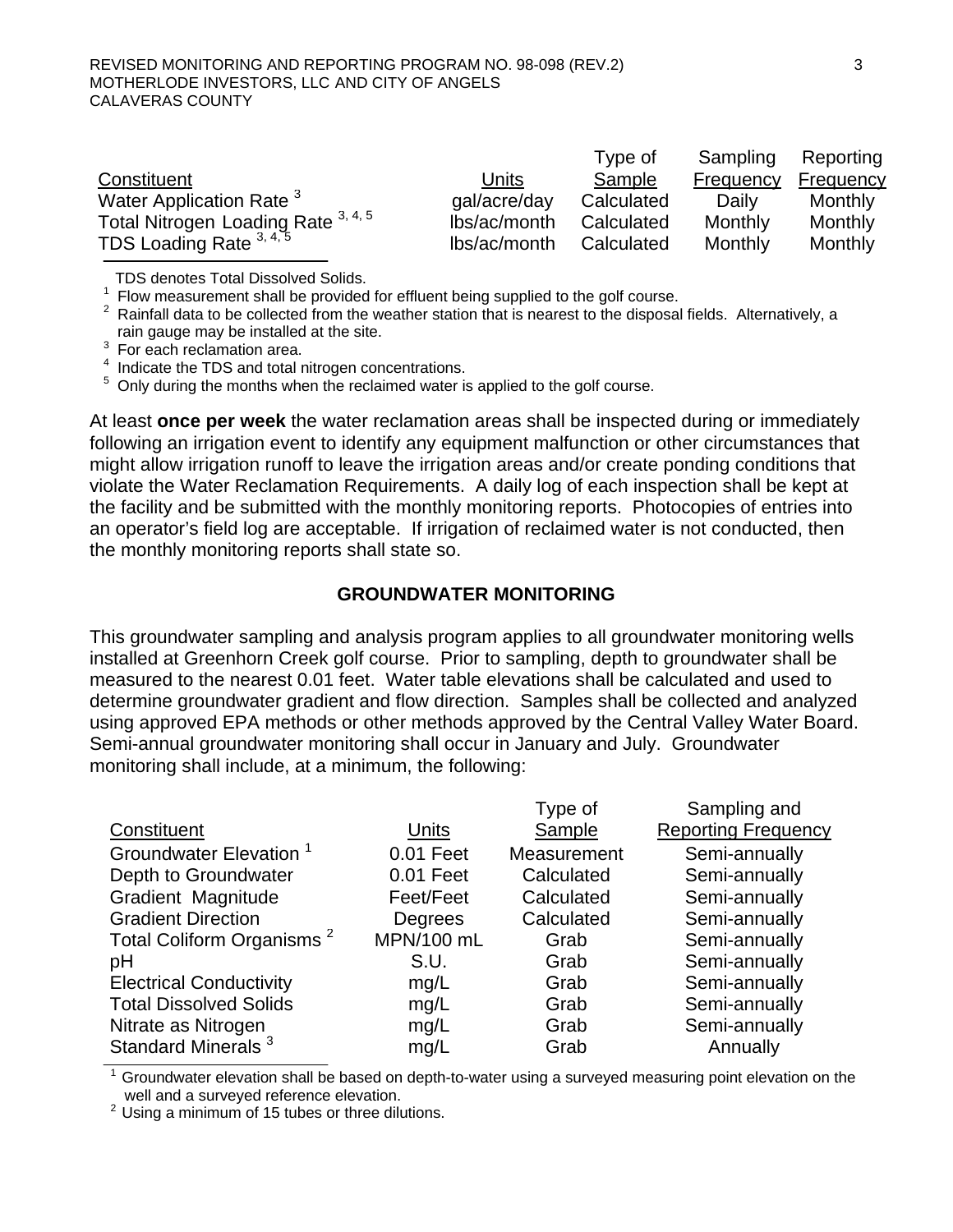$3$  Standard Minerals shall include, at a minimum, the following elements and compounds: boron, calcium, chloride, iron, magnesium, manganese, potassium, sodium, sulfate, total alkalinity (including alkalinity series), and hardness. Verification that the analysis is complete (i.e., cation/anion balance).

#### **REPORTING**

In reporting monitoring data, the Dischargers shall arrange the data in tabular form so that the date, sample type (e.g., storage pond(s), reclamation areas, groundwater, etc.), and reported analytical result for each sample are readily discernible. The data shall be summarized in such a manner to clearly illustrate compliance with water reclamation requirements and spatial or temporal trends, as applicable. The results of any monitoring done more frequently than required at the locations specified in the MRP shall be reported in the next scheduled monitoring report.

As required by the California Business and Professions Code Sections 6735, 7835, and 7835.1, all Groundwater Monitoring Reports shall be prepared under the direct supervision of a California Registered Engineer or Geologist and signed by the registered professional.

#### **A. Monthly Monitoring Reports**

Monthly reports shall be submitted to the Central Valley Water Board by the **1st day of the second month** following the end of the reporting period (e.g. the January monthly report is due by 1 March). At a minimum, the reports shall include:

- 1. Results of storage pond and reclamation area monitoring;
- 2. Copies of inspection logs;
- 3. A comparison of the monitoring data to the discharge specifications and an explanation of any violation of those requirements;
- 4. If requested by staff, copies of laboratory analytical report(s);
- 5. Date(s) on which the monitoring instruments were calibrated; and
- 6. Monthly maximums, minimums, and averages for each monitored constituent/parameter.

#### **B. Semi-annual Monitoring Reports**

In addition to the monthly monitoring reports, the Dischargers shall establish semi-annual sampling schedules for groundwater monitoring such that samples are obtained approximately every six months. Semi-annual monitoring reports shall be submitted to the Board by the **1st day of March and September.** The semi-annual reports shall include the following:

- 1. Results of groundwater monitoring;
- 2. A narrative description of all preparatory, monitoring, sampling, and analytical testing activities for the groundwater monitoring. The narrative shall be sufficiently detailed to verify compliance with the WRRs, this MRP, and the Standard Provisions and Reporting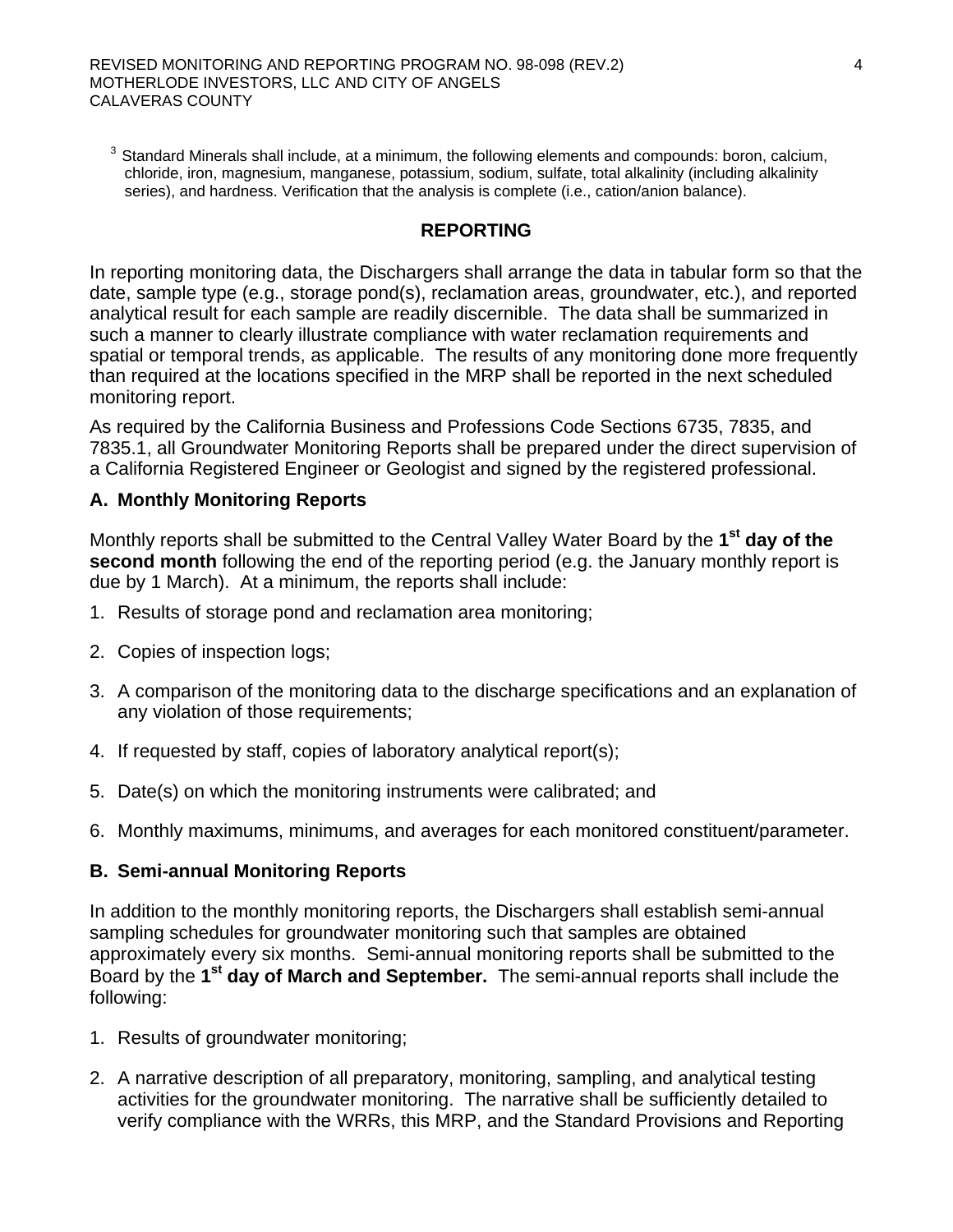Requirements. The narrative shall be supported by field logs for each well documenting depth to groundwater; parameters measured before, during, and after purging; method of purging; calculation of casing volume; and total volume of water purged;

- 3. Calculation of groundwater elevations, an assessment of groundwater flow direction and gradient on the date of measurement, comparison of previous flow direction and gradient data, and discussion of seasonal trends if any;
- 4. A narrative discussion of the analytical results for all groundwater locations monitored including spatial and temporal tends, with reference to summary data tables, graphs, and appended analytical reports (as applicable);
- 5. A comparison of the monitoring data to the groundwater limitations and an explanation of any violation of those requirements;
- 6. Summary data tables of historical and current water table elevations and analytical results;
- 7. A scaled map showing relevant structures and features of the facility, the locations of monitoring wells and any other sampling stations, and groundwater elevation contours referenced to mean sea level datum; and
- 8. Copies of laboratory analytical report(s) for groundwater monitoring.

## **C. Annual Report**

In addition to the monthly and semi-annual monitoring reports, an Annual Report shall be prepared. The Annual Report shall be submitted to the Regional Board by **1 February** each year. The Annual Report shall include the following:

- 1. The results from annual groundwater monitoring;
- 2. An evaluation of the groundwater quality;
- 3. If requested by staff, tabular and graphical summaries of all data collected during the year;
- 4. A discussion of compliance and the corrective actions taken, as well as any planned or proposed actions needed to bring the discharge into full compliance with the water reclamation requirements;
- 5. A discussion of any data gaps and potential deficiencies/redundancies in the monitoring system or reporting program;
- 6. A statement of when the Operation and Maintenance Manual was last reviewed for adequacy, and a description of any changes made during the year.

A letter transmitting the self-monitoring reports shall accompany each report. The letter shall